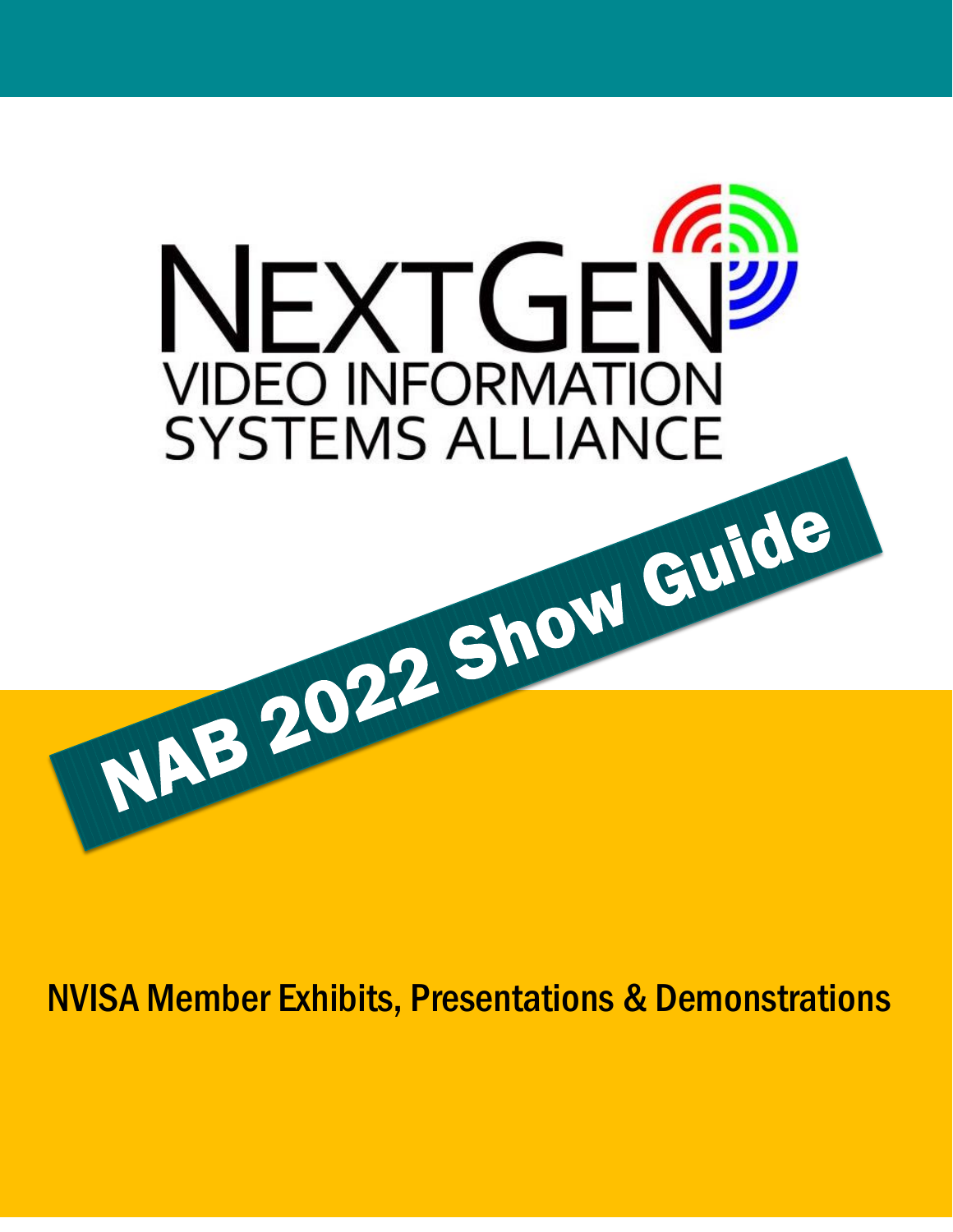

### D2D Technologies Booth W9014



D2D Technologies will be demonstrating:

- ATSC 3.0 Broadcaster App, featuring demos of Advanced Emergency Information & Enhanced ESG.
- The first ATSC3.0 ROUTE Packager and Signaling Server in a Ross openGear card.
- Monitoring your on air chain with D2Monitor.
- SRT for contribution/distribution over public internet.

Presentation:

Steve Doll, President of D2D Technologies, will present "Using ATSC 3.0 Broadcaster Apps to Provide a Richer Viewer Experience" on April 25 at 12:40PM in W10619 – CMIP Debate Theater.

*www.d2dtechnologies.com*

#### Digital Alert Systems Booth W8617 **NDigital Alert** Systems

Digital Alert Systems will be demonstrating:

- VIDS (Video Integrated Display Symbology) using a split-screen comparison of alert text with and without unique iconography. Joint demo using NVISA member ChyTV equipment with the DASDEC™ in ATSC 1.0 and ATSC 3.0 environments.
- New Version 5.0 DASDEC software with updated 64 bit OS and Improved User Interface. Version 5.0 provides improved performance, with enhanced and simplified user interface design
- Digital Alert Systems will also be introducing its new DASDEC EAS hardware series
- HALO™ Patent pending EAS device management system
- Displaying integrated ATSC 3.0 Advanced Emergency Information capabilities in joint demos with other NVISA members.

*www.digitalalertsystems.com*

#### Hitachi-Comark Booth C4409



Comark Digital Service (CDS) will be displays will include

- a full ATSC 3.0 OTA glass-to-glass demo, meaning that we will be utilizing a live, 1080p60 camera feed originating on our booth and then fully processing and transmitting this signal through to an ATSC 3.0 enabled DTV set on display.
- Demos of ATSC 3.0 the features offered through Advanced Emergency Information (AEI) capabilities
- Demos of ATSC 3.0 opportunistic datacasting.

*www.comarktv.com*

### ENENSYS

Booth W4509



ATSC3.0 demonstrations will include:

- Datacasting delivery along with linear TV from signaling/ROUTE/MMTP server through Broadcast Gateway up to ATSC3.0 exciter
- Providing Northbound Interface (NBI) for controlling the delivery and offering datacasting services ondemand
- Off-air signal Quality and Content QoE & QoS 24/7 Monitoring from Studio to Transmission

Other demonstrations will include

- Targeted Advertising for enabling Free Ad Supported TV
- NEW IPGuardX software-based automatic changeover for ST2110 & high-denisty TS
- ST2110/IPTV/OTT 24/7 Monitoring

*www.enesys.com*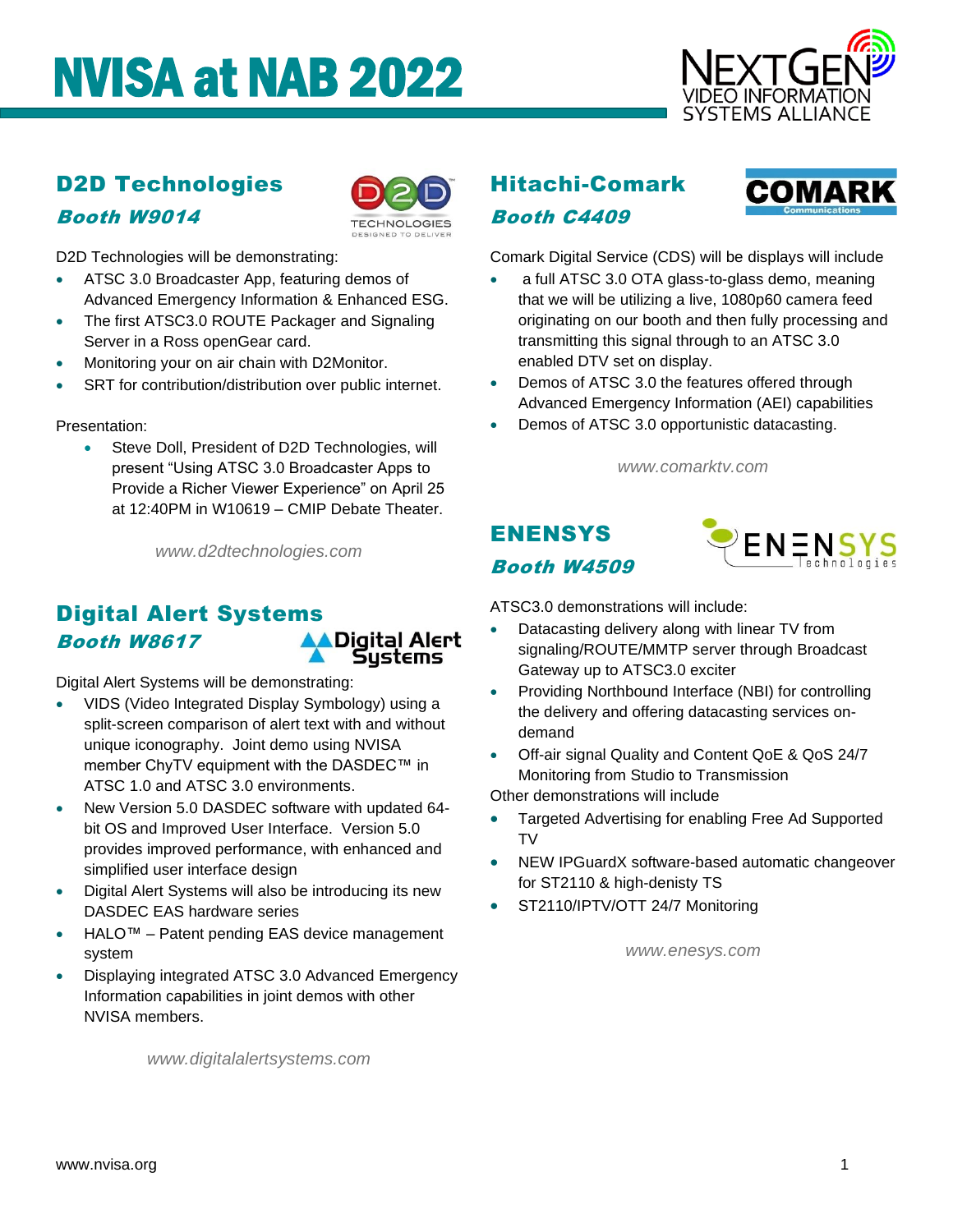

### The Weather Company, an IBM Business Booth N4325



Key products that we will be showcasing on-site:

- Max Cloud drive increased collaboration amongst your station group and more cost-effective, faster disaster recovery with the availability, scalability and security-rich environment of the IBM Cloud.
- Max Velocity create &Z publish high-quality digital stories from any location with an internet connection with this easy-to-use, browser-based video production tool.
- New Alerting Capabilities effectively communicate emerging threats across platforms with new alerting functionality leveraging Max Engage's powerful event engine and familiar Max workflows.

*ibm.com/weather/industries/broadcast-media*

#### Titan TV, Inc. Booth W9415



TitanTV will be demonstrating:

- Multi-platform web-based program scheduling tool
- ESG Data & Rich Media Services
- Signal Prediction Services for ATSC 1.0 & 3.0
- TitanTV will be participating in the following panels:
	- Heidi Steffen, CRO TitanTV, "Let the EPG Help Convert Consumers to NEXTGEN TV" – West Hall Presentation Theatre on Sunday, April 24th at 3:20pm;

Panel debate: "Show Me The Money! Monetizing The Consumer In The Internet TV Age" – Connected Media/IP & Future of Delivery – Monday, April 25th at 11:20am

*www.titantvinc.com*

### Triveni Digital Booth W9418



Triveni Digital will be demonstrating:

- New StreamScope® XM ATSC 3.0 Monitor professional monitoring, auditing, and logging system that offers seamless integration with Triveni Digital's StreamScope XM Analyzer, StreamScope XM Dashboard, and StreamScope Enterprise,
- New Applications for the SkyScraper® XM Datacasting System for content distribution and private NRT distribution applications over ATSC 3.0 and ATSC 1.0, with optimized data delivery features such as Forward Error Correction (FEC), Opportunistic Data Insertion, and statistical multiplexing through hybrid broadcast and broadband delivery systems.
- Triveni Digital will demonstrate its new Media Hub™ receiver, designed to simplify shared media access in facilities such as schools and learning centers. Datacasting applications to be highlighted include IoT, remote learning, connected car and autonomous vehicles, and gaming.

Presentations:

- Mark Corl, Triveni's Senior Vice President of Emergent Technology Development, "Exploring the Benefits of ATSC 3.0 Datacasting and Opportunistic Data Insertion (ODI)" during the Broadcast Engineering and Information Technology Conference on April 24 at 10:35 a.m
- Ralph Bachofen, "Exploring The Wealth Of Datacasting Applications Available For NextGen TV," W11100 - CMIP Presentation Theater, Sunday, April 24, 2:20pm

*www.trivenidigital.com*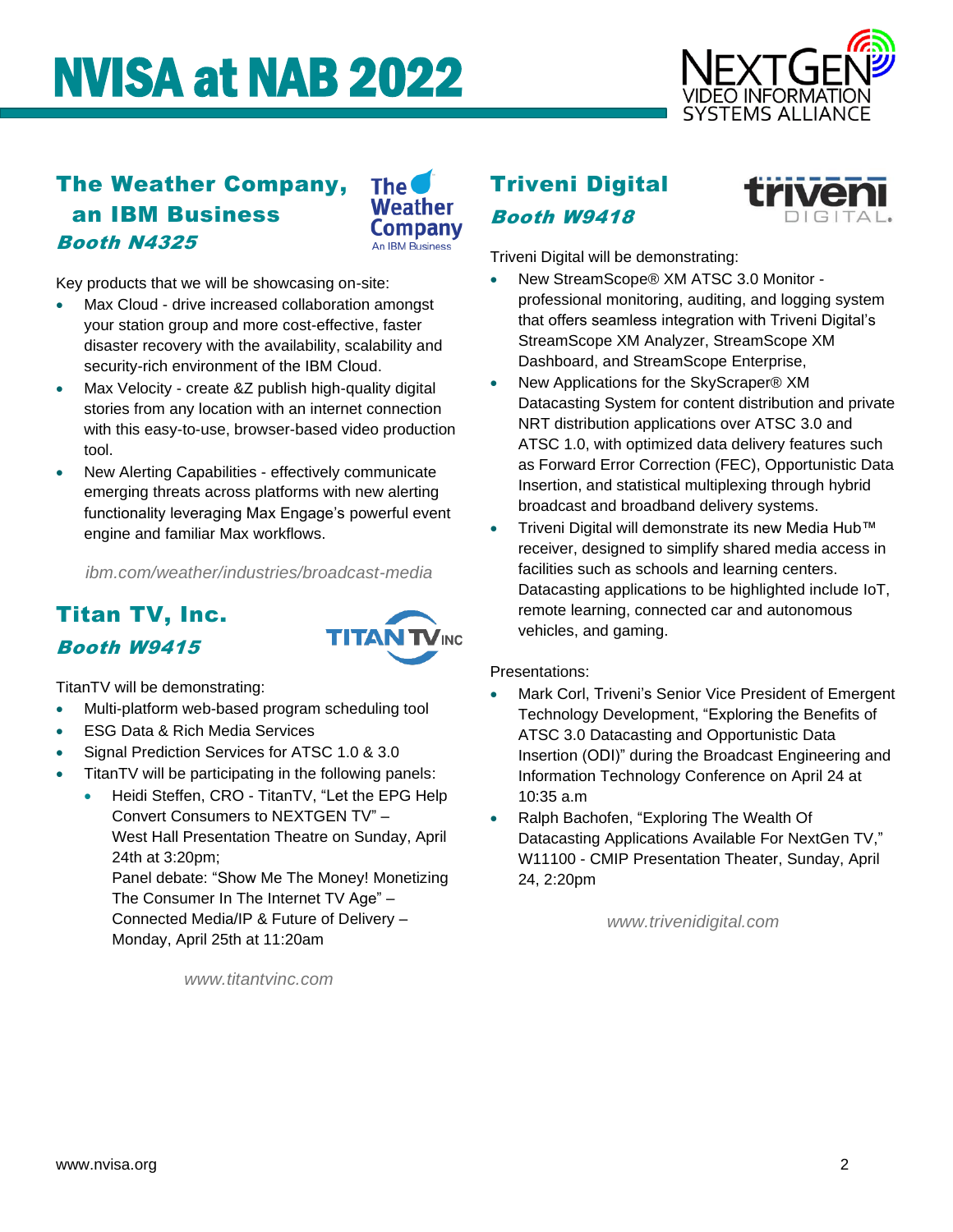

### Video Flow Booth W8616



VideoFlow will be discussing the following new concepts:

- Ultra low delay encoding/decoding and transport
- New scalable management options
- Bridging the gap between production and broadcasting
- Cyber securing your broadcast resources

Presentations:

- "What Went Wrong and How Can We Fix It? A Practical Approach to Cybersecurity for Broadcasters," Monday, April 25 • 10:55 AM - 11:15 AM
- "Protecting Your Content from Cyber Threats," Tuesday, April 26 • 3:15 PM - 3:45 PM

*www.video-flow.com*

#### Verance



#### The Wynn (private location)

Pease email marketing@verance.com to schedule demo time during NAB. Zoom demos also available for those who can't meet during NAB.

Verance will be conducting demonstrations including:

- Demo shows the commercial launch of interactive ATSC 3.0 technology via cable/satellite (MVPD) & OTT distribution.
- Interactive use cases include news, sports betting, NextGen Emergency Alerts (AEA) and more.
- Other use cases include audience measurement and dynamic ad insertion (DAI).

*www.verance.com*

### Unisoft Booth W8624

Unisoft will be demonstrating:

- ATSC 3.0 receiver application, featuring demos of Advanced Emergency Information.
- ATSC3.0 Delivery System, for transmission of ATSC3.0 video content and interactive applications.
- ATSC3.0 ATCaster ATSC3.0 ROUTE and Signaling Server.
- ATSC3.0 Monitoring System which reads low level signaling and displays a variety of information on the 3.0 services being transmitted.
- UniSoft ATSC Signature File Generator (SFG), for generation of application and broadcast message signatures.

*www.unisoft.com*

### **IINISOFT**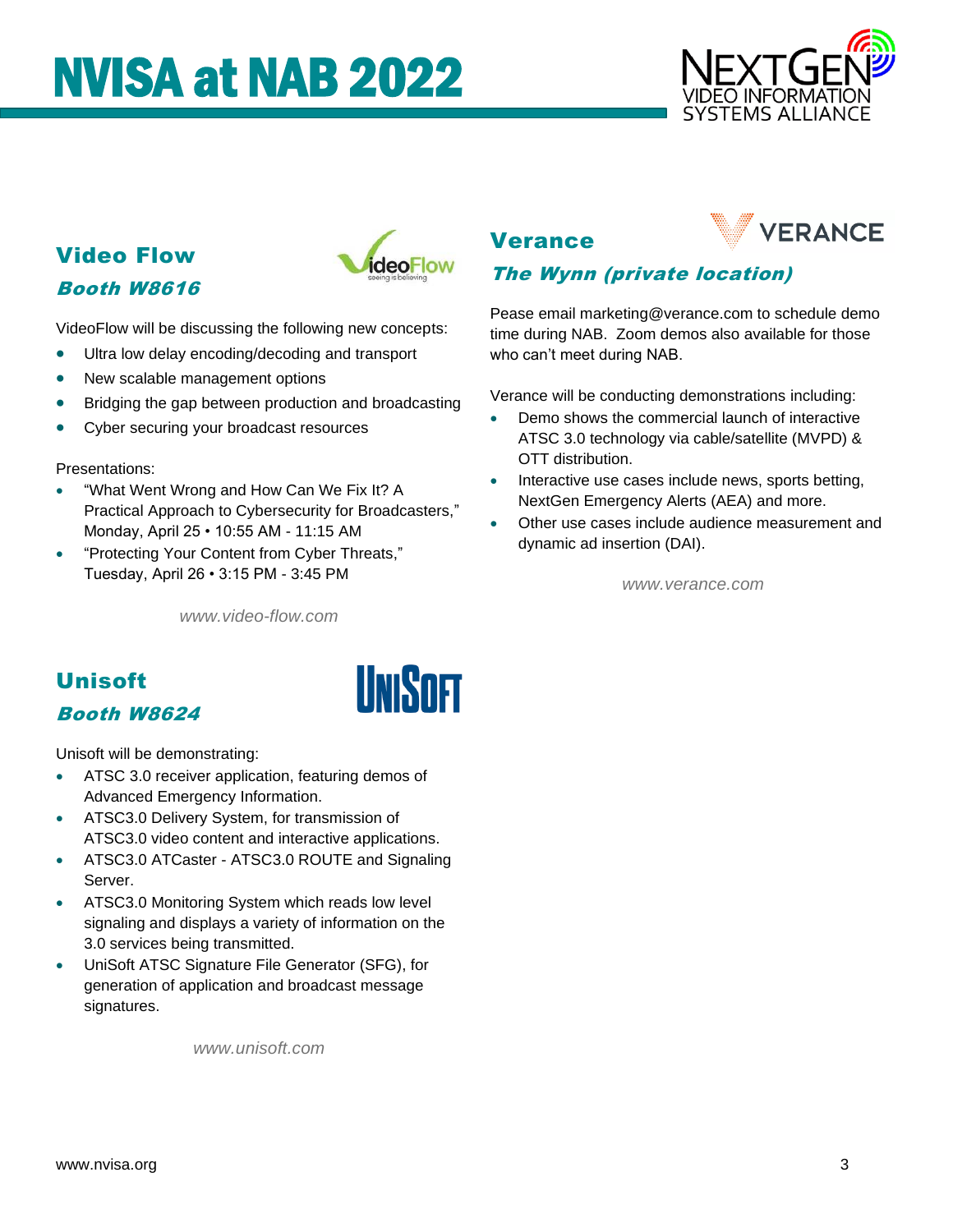

### More Presentations by NVISA Members

### Sunday, April 24

Xavier Ducloux, Senior Innovation Manager, Harmonic, "Green, AI-based Video Compression," BEIT, W311-W313, Sunday, April 24, 9:35am

Mike Kralec,, SVP, Chief Technology Officer, Sinclair Broadcast Group, "Interactive NextGen Broadcast TV," W307- W309 at 9:35am

Mark Corl, Triveni's Senior Vice President of Emergent Technology Development, "Exploring the Benefits of ATSC 3.0 Datacasting and Opportunistic Data Insertion (ODI)" BEIT, W307-W309 at 10:35 am

Skip Flenniken, VP & GM, Technology Business Development, Sinclair Broadcast Group, "What's Now and What's Next with NEXTGEN TV," N258-N260 at 10:35 am

Fred Engel, CTO, PBS North Carolina, "ATSC 3.0 as a Use Case for Public Safety Communications: Development Milestones," April 24 W307-309 at 10:55 am



Ralph Bachofen, "Exploring The Wealth Of Datacasting Applications Available For NextGen TV," W11100 - CMIP Presentation Theater, at 2:20 pm

Mark Aitken, Senior Vice President – Advanced Technology, OneMedia 3.0 / Sinclair Broadcasting, "NextGen TV: Unlocking Revenue & Value For Broadcast Television," W10619 - CMIP Debate Theater, at 2:40 pm

Heidi Steffen, CRO - TitanTV, "Let the EPG Help Convert Consumers to NEXTGEN TV," West Hall Presentation Theatre on Sunday, April 24th at 3:20 pm

#### Monday, April 25

Motty Anavi, VideoFlow "What Went Wrong and How Can We Fix It? A Practical Approach to Cybersecurity for Broadcasters," BEIT, W307-W309, at 11:15 am

Heidi Steffen, CRO, Titan TV, Panel debate: "Show Me The Money! Monetizing The Consumer In The Internet TV Age" – Connected Media/IP & Future of Delivery, at 11:20am

Steve Doll, President, D2D Technologies, will present "Using ATSC 3.0 Broadcaster Apps to Provide a Richer Viewer Experience," W10619 – CMIP Debate Theater at 12:40pm.

Mark Aitken, Senior Vice President – Advanced Technology, OneMedia 3.0 / Sinclair Broadcasting, "NEXTGEN TV Executive Q-and-A," LNU4- Networking Lounge, 3:00 pm

Joonyoung Park, DigiCAP, "What's ATSC 3.0 Got to Do with Web 3.0 and the Metasphere? or Next Gen TV Beyond 5G/6," W6428 - Connect Experiential Zone, Monday, April 25 | 3:15 pm

### Tuesday, April 26

So Vang, VP, OneMedia 3.0 / Sinclair Broadcasting, "How the ATSC 3.0-enabled Broadcast App Personalizes Services for TV Users and Opens Opportunities for Stations," W6428 - Connect Experiential Zone, at 10 am

Bob Folliard, Senior VP, Gray Television, "How the ATSC 3.0 enabled Broadcast App Personalizes Services for TV Users and Opens Opportunities for Stations," W6428 - Connect Experiential Zone, at 10 am

Ernie Ensign, Sr. Director News Technology at Sinclair Broadcast Group, "Advanced News Acquisition Workflows," W307-W309 at 10:55 am

Motty Anavi, VideoFlow, "Protecting Your Content from Cyber Threats," Tuesday, BEIT, W6428 - Connect Experiential Zone, April 26 at 3:15 pm

### Wednesday, April 27

Thierry Fautier, Vice President – Video Stratetgy, Harmonic, "Ultra HD Coverage of the Olympics with an Operator Perspective on HDR," W6428 - Connect Experiential Zone, Wednesday, April 27, 10:00 am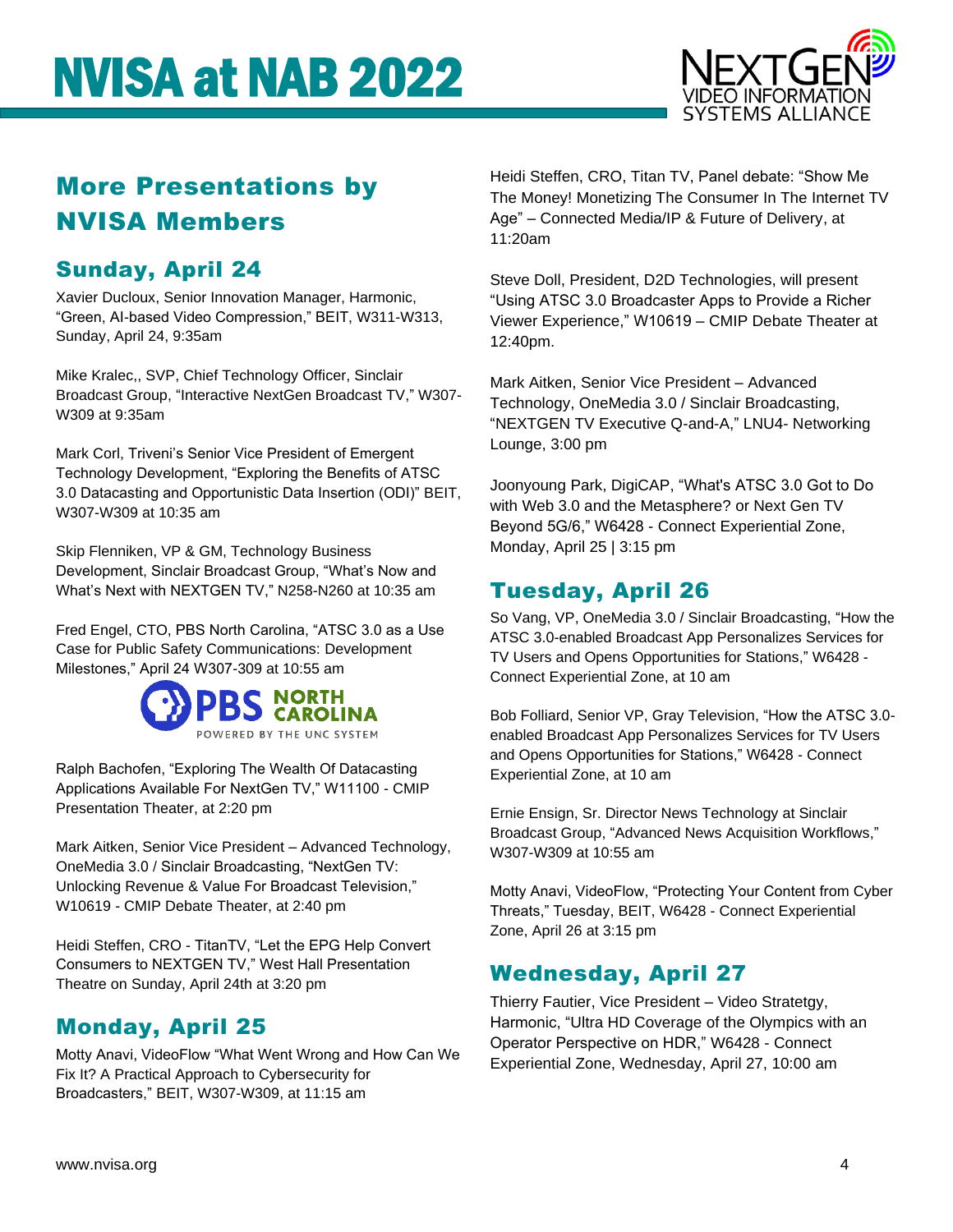

### About NVISA

The NextGen Video Information Systems Alliance is an international industry consortium committed to accelerating the development and practical implementation of innovative approaches to advanced information services in next gen broadcast and OTT systems.

The Alliance's members represent the leaders in NextGen TV broadcast systems and infrastructure. We are innovators, improving the future of NextGen TV broadcast data services through contributing to standards, best practices and creating advanced technologies.

Our vision is for industry to provide video services providers with strong value through innovation and collaboration on advanced information services, including streaming services, entertainment, distance learning, public safety, emergency information, emergency alerting, and other specialized data service.

For more information, please visit *www.nvisa.org*.

*All trademarks are the property of their respective owners.*

### One Industry. One Purpose.

Our joint mission is to serve the needs of video systems operators and industry standards bodies by

- Presenting a common voice by members on advanced video information issues,
- Promoting knowledge of industry solutions for advanced broadcast and cable video services,
- Facilitating interoperability across members,based on standards-based implementation and best practices
- Coordinating with industry standards bodies and government policy-making agencies, and
- Driving the adoption of next generation data capabilities across the industry.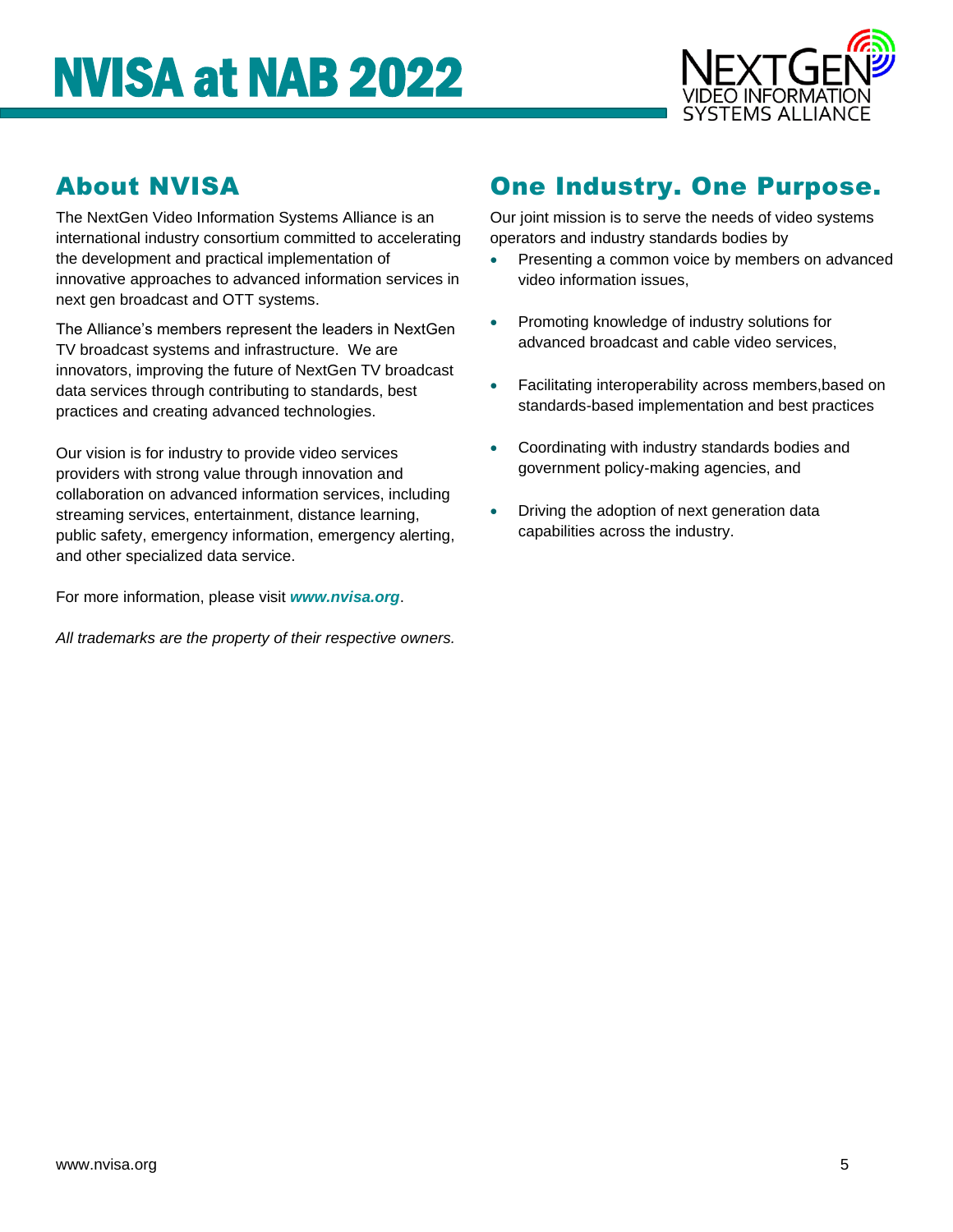

NVISA Member Exhibit

### LVCC West Hall



### LVCC North Hall